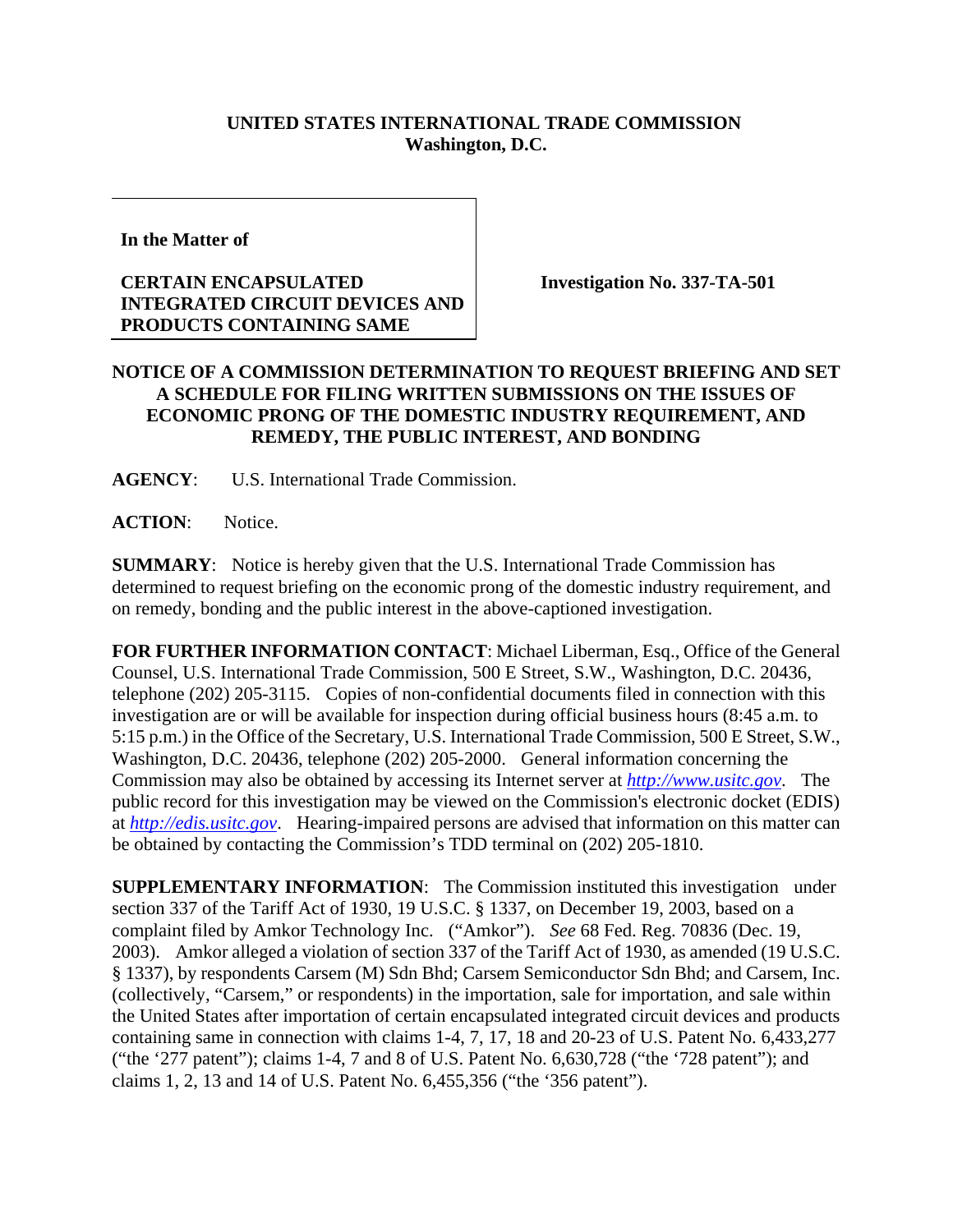On November 18, 2004, the ALJ issued a final initial determination ("Final ID") finding no violation of section 337. After reviewing the Final ID in its entirety, the Commission on March 31, 2005, modified the ALJ's claim construction and remanded the investigation to the ALJ with instructions "to conduct further proceedings and make any new findings or changes to his original findings that are necessitated by the Commission's new claim construction." Commission Order ¶ 8 (March 31, 2005). On November 9, 2005, the ALJ issued a remand initial determination ("Remand ID"). The Remand ID made certain findings as to the remanded issues. Specifically, with respect to the issue of infringement, the Remand ID found that (1) claims 1-4, 7, 17, 18 and 20-23 of the '277 patent are infringed by some or all of Carsem's accused imported "Micro Leadframe Packages" ("MLPs") products; (2) claims 1, 2 and 7 of the '728 patent are infringed by some or all of Carsem's accused imported MLP products; and (3) claims 1, 2, 13 and 14 of the '356 patent are not infringed by any of Carsem's accused imported MLP products. Furthermore, with respect to the issue of validity, the Remand ID found that claims 1, 7, 17, 18 and 20 of the '277 patent are invalid under 35 U.S.C. § 102(b) as anticipated by certain prior art references, but claims 2-4 and 21-23 of the '277 patent are not; (2) claims 1-4, 7 and 8 of the '728 patent are invalid under 35 U.S.C. § 102(b) as anticipated by certain prior art references; (3) claims 1, 2, 13 and 14 of the '356 patent are not invalid under 35 U.S.C. § 102(b) as anticipated by certain prior art references; (4) claim 1 of the '277 patent is invalid under 35 U.S.C. § 103(a) as obvious in view of a combination of certain prior art references; (5) claims 2-4, 7, 17, 18 and 20-23 of the '277 patent are not invalid under 35 U.S.C. § 103(a); (6) claims 3, 4 and 8 of the '728 patent are invalid under 35 U.S.C. § 103(a) as obvious in view of a combination of certain prior art references; (7) claims 1, 2 and 7 of the '728 patent are not invalid under 35 U.S.C. § 103(a); and (8) claims 1, 2, 13 and 14 of the '356 patent are not invalid under 35 U.S.C. § 103(a). Finally, with respect to the issue of the technical prong of the domestic industry requirement, the Remand ID found that Amkor satisfied the technical prong for both the '277 patent and the '728 patent, but did not meet the technical prong for the '356 patent.

 Completion of this investigation was delayed because of difficulty in obtaining from third-party ASAT Inc. certain documents relating to ASAT's invention ("ASAT invention") that Carsem asserted were critical for its affirmative invalidity defenses. The Commission's efforts to enforce a February 11, 2004, subpoena *duces tecum* and *ad testificandum* directed to ASAT resulted in a July 1, 2008, order and opinion of the U.S. District Court for the District of Columbia granting the Commission's second enforcement petition. On July 1, 2009, after ASAT had complied with the subpoena, the Commission issued a notice and order remanding this investigation to the ALJ so that the ASAT documents could be considered. On October 30, 2009, the ALJ issued a supplemental ID ("First Supplemental ID"), finding that the ASAT invention was not prior art.

 On February 18, 2010, the Commission reversed the ALJ's finding that ASAT invention is not prior art to Amkor's asserted patents, and remanded the investigation to the ALJ to make necessary findings with respect to the issue of validity of the asserted patents in light of the Commission's determination that the ASAT invention is prior art. On March 22, 2010, the ALJ issued a Supplemental ID ("Second Supplemental ID") in which he found that the '277 and '728 patents were invalid in view of ASAT prior art. On July 20, 2010, the Commission determined not to review the ALJ's Remand ID and Second Supplemental ID. As a result, the Commission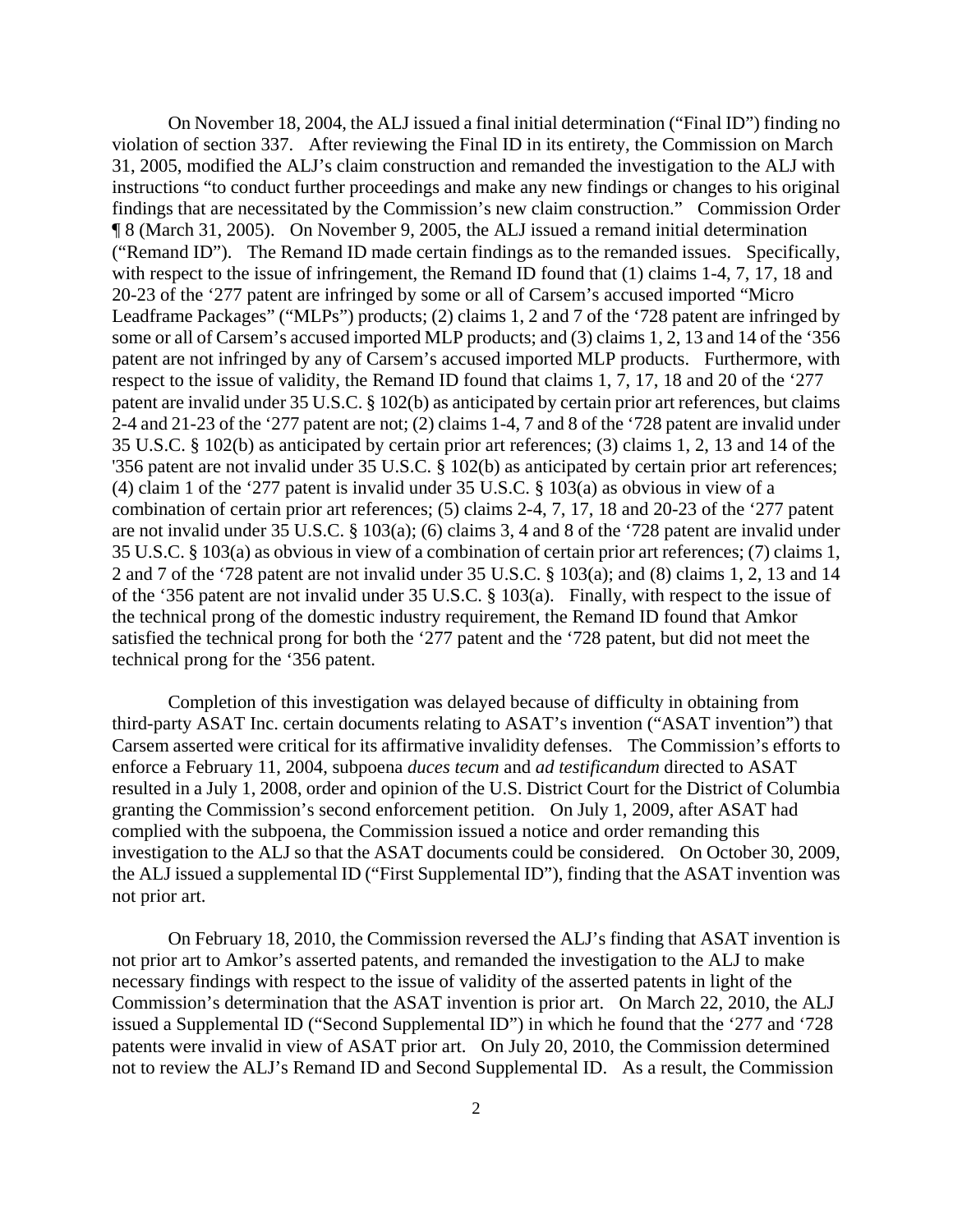determined that there is no violation of section 337 in this investigation. Amkor appealed the Commission's decision to the Court of Appeals for the Federal Circuit.

On August 22, 2012, the Federal Circuit ruled on Amkor's appeal reversing the Commission's determination that the '277 Patent is invalid under 35 U.S.C.  $\S$  102(g)(2), declining to affirm the Commission's invalidity determination on the alternative grounds raised by Carsem, and remanding for further proceedings consistent with its opinion.*Amkor Technology Inc. v. Int'l Trade Comm'n***,** 692 F.3d 1250 (Fed. Cir. 2012) ("*Amkor Technology*")*.* On October 5, 2012, Carsem filed a combined petition for panel rehearing and for rehearing *en banc*. The Court denied Carsem's petition on December 7, 2012, and issued its mandate on December 19, 2012, returning jurisdiction to the Commission.

On January 14, 2013, the Commission issued an Order ("Commission's Order") requesting the parties to the investigation to submit initial comments regarding what further proceedings must be conducted to comply with the Federal Circuit's August 22, 2012, judgment in *Amkor Technology*. The parties filed their initial and responsive submissions.

 Having examined the record in this investigation, including the parties' submissions filed in response to the Commission's Order, the Commission has determined to request briefing from the parties on only the following issues, with reference to the applicable law and the evidentiary record:

Whether there is any intervening legal precedent since the issuance of the 2004 Final ID that precludes or warrants the ALJ's determination that Amkor satisfied the economic prong of the domestic industry requirement under section  $337(a)(3)(A)$ , and did not satisfy the economic prong under section 337(a)(3)(B). *See* 19 U.S.C. § 1337(a)(3)(A) and (B).

 In connection with the final disposition of this investigation, the Commission may (1) issue an order that could result in the exclusion of the subject articles from entry into the United States, and/or (2) issue one or more cease and desist orders that could result in the respondents being required to cease and desist from engaging in unfair acts in the importation and sale of such articles. Accordingly, the Commission is interested in receiving written submissions that address the form of remedy, if any, that should be ordered. If a party seeks exclusion of an article from entry into the United States for purposes other than entry for consumption, the party should so indicate and provide information establishing that activities involving other types of entry either are adversely affecting it or are likely to do so. For background, *see Certain Devices for Connecting Computers via Telephone Lines*, Inv. No. 337-TA-360, USITC Pub. No. 2843 Comm'n Op. (Dec. 1994).

 If the Commission contemplates some form of remedy, it must consider the effects of that remedy upon the public interest. The factors the Commission will consider include the effect that an exclusion order and/or cease and desist orders would have on (1) the public health and welfare, (2) competitive conditions in the U.S. economy, (3) U.S. production of articles that are like or directly competitive with those that are subject to investigation, and (4) U.S. consumers. The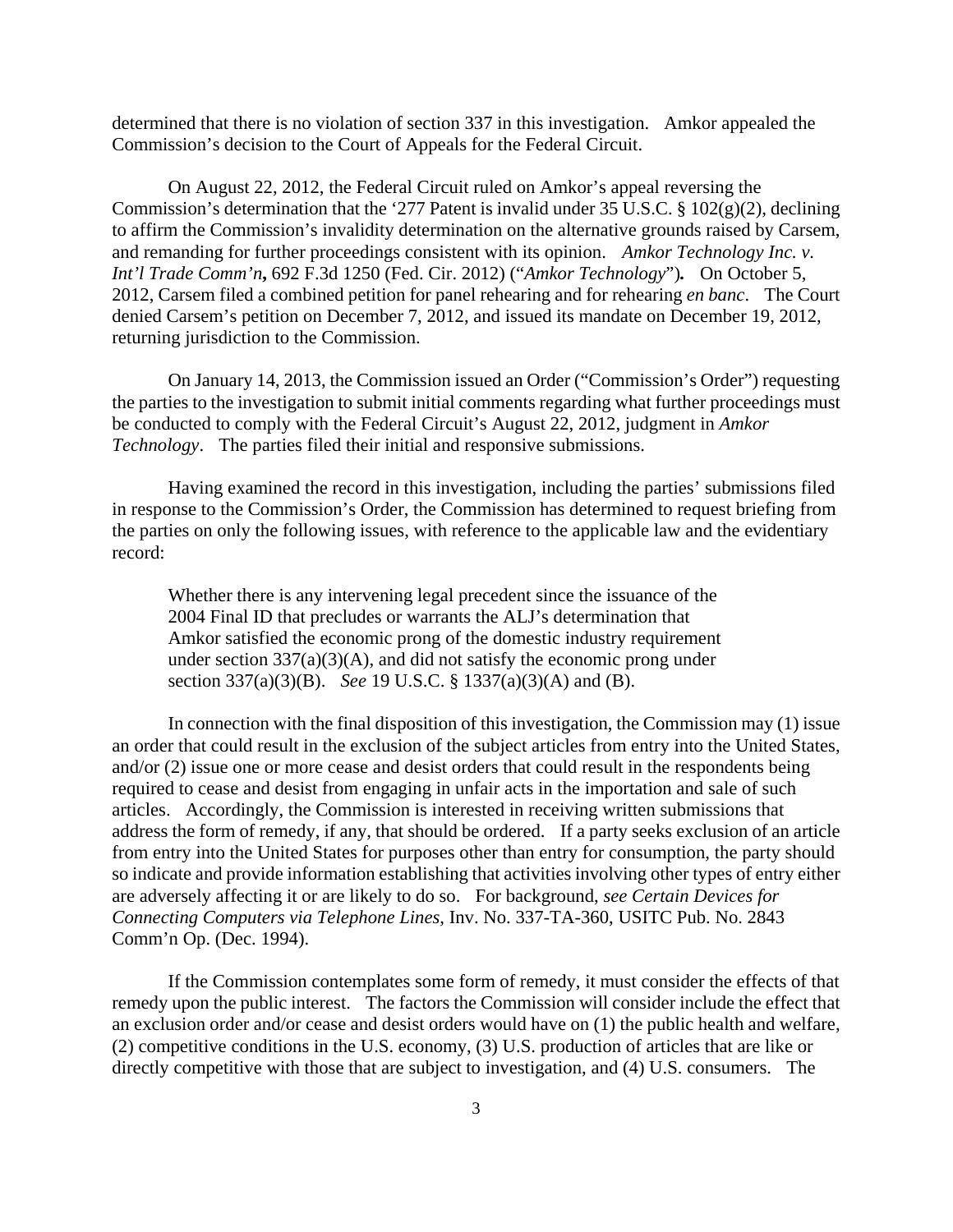Commission is therefore interested in receiving written submissions that address the aforementioned public interest factors in the context of this investigation. The Commission also requests briefing as to the following question:

Whether for purposes of our public interest analysis, there are products comparable to the subject articles that are noninfringing products in the U.S. market.

 If the Commission orders some form of remedy, the President has 60 days to approve or disapprove the Commission's action. During this period, the subject articles would be entitled to enter the United States under bond, in an amount determined by the Commission and prescribed by the Secretary of the Treasury. The Commission is therefore interested in receiving submissions concerning the amount of the bond that should be imposed.

WRITTEN SUBMISSIONS: The parties to the investigation are requested to file written submissions on the issues specified in this Notice. The submissions should be concise and thoroughly referenced to the record in this investigation. Parties to the investigation, interested government agencies, and any other interested persons are encouraged to file written submissions on the issues of remedy, the public interest, and bonding. Such submissions should address the recommended determination by the ALJ on remedy and bonding issued on November 18, 2004. Complainant and the Commission investigative attorney are also requested to submit proposed remedial orders for the Commission's consideration. Complainant is further requested to provide the expiration dates of the asserted patents at issue in this investigation and state the HTSUS number under which the accused articles are imported. The written submissions and proposed remedial orders must be filed no later than the close of business on Wednesday, June 19, 2013. Reply submissions must be filed no later than the close of business on Wednesday, June 26, 2013. No further submissions on these issues will be permitted unless otherwise ordered by the Commission.

 Persons filing written submissions must file the original document electronically on or before the deadlines stated above and submit 8 true paper copies to the Office of the Secretary by noon the next day pursuant to section 210.4(f) of the Commission's Rules of Practice and Procedure (19 C.F.R. 210.4(f)). Submissions should refer to the investigation number ("Inv. No. 337-TA-501") in a prominent place on the cover page and/or the first page. (*See* Handbook for Electronic Filing Procedures,

http://www.usitc.gov/secretary/fed\_reg\_notices/rules/handbook\_on\_electronic\_filing.pdf). Persons with questions regarding filing should contact the Secretary (202-205-2000).

 Any person desiring to submit a document to the Commission in confidence must request confidential treatment. All such requests should be directed to the Secretary to the Commission and must include a full statement of the reasons why the Commission should grant such treatment. *See* 19 C.F.R. § 201.6. Documents for which confidential treatment by the Commission is properly sought will be treated accordingly. A redacted non-confidential version of the document must also be filed simultaneously with the any confidential filing. All non-confidential written submissions will be available for public inspection at the Office of the Secretary and on EDIS.